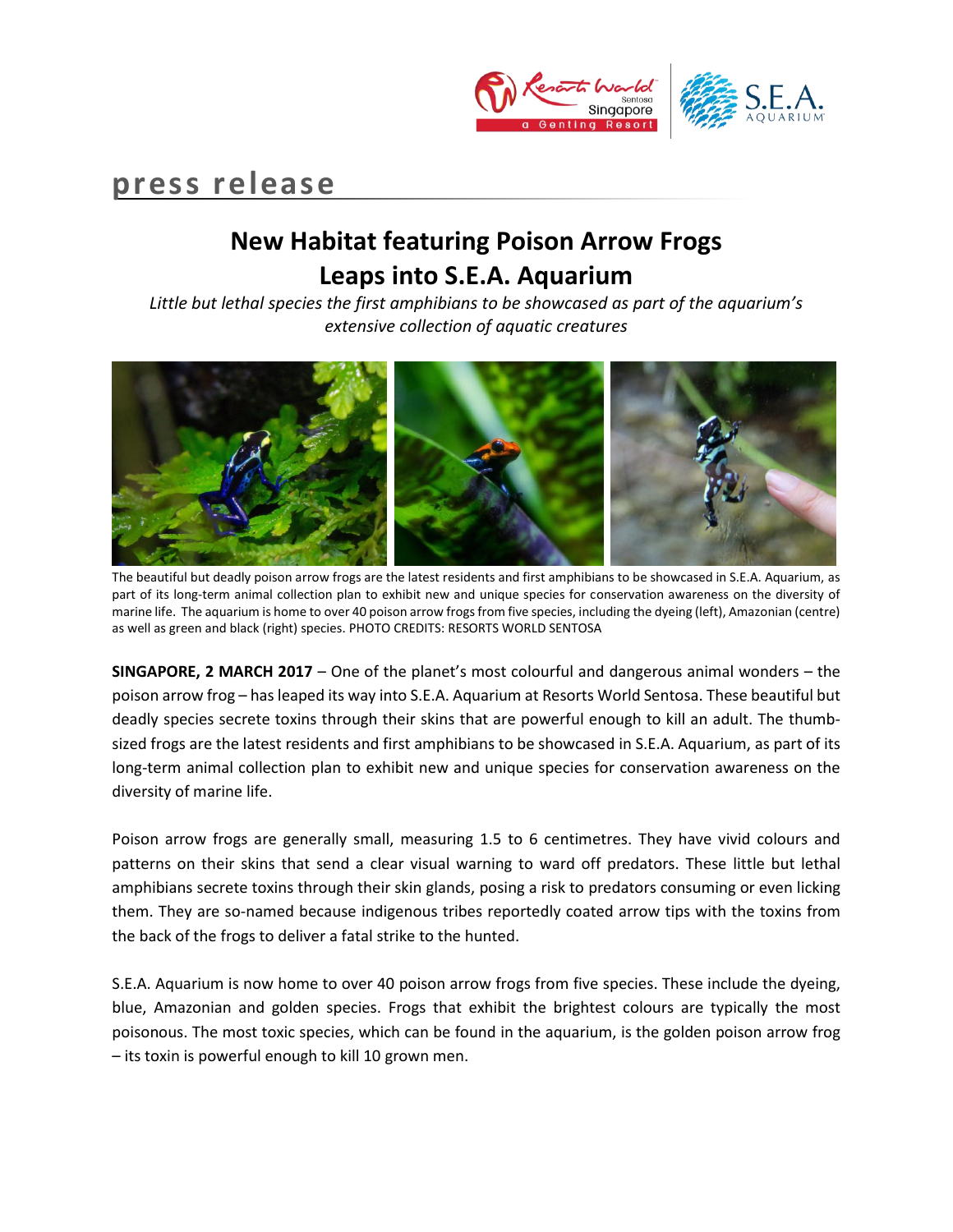

Poison arrow frogs feed primarily on small insects such as ants and termites, which they catch using their sticky and retractable tongues. Scientists believe that in the wild, the frogs gain their poison from their insect diet and that these insects most likely acquire the poison from the plants they eat. Poison arrow frogs under human care are not poisonous because they are usually fed a diet of non-poisonous insects. S.E.A. Aquarium aquarists provide the frogs with a variety of non-poisonous insects such as crickets and wingless flies, coated with vitamin powder for extra nutrition.

The frogs' new habitat in S.E.A. Aquarium is designed to replicate their natural habitat in the tropical rainforests of Central and South America – humid with temperatures kept at between 22 to 27 degrees Celsius. In the wild, the numbers of these frogs are declining as a result of deforestation to make way for farmlands.

Visitors to S.E.A. Aquarium can come up-close with these colourful frogs and other freshwater species like the rare platinum alligator gars at the Central and South American exhibits, located after the Coral Garden. The aquarium is home to 100,000 animals from across 800 speciesincluding fishes, amphibians and corals.

**– End –**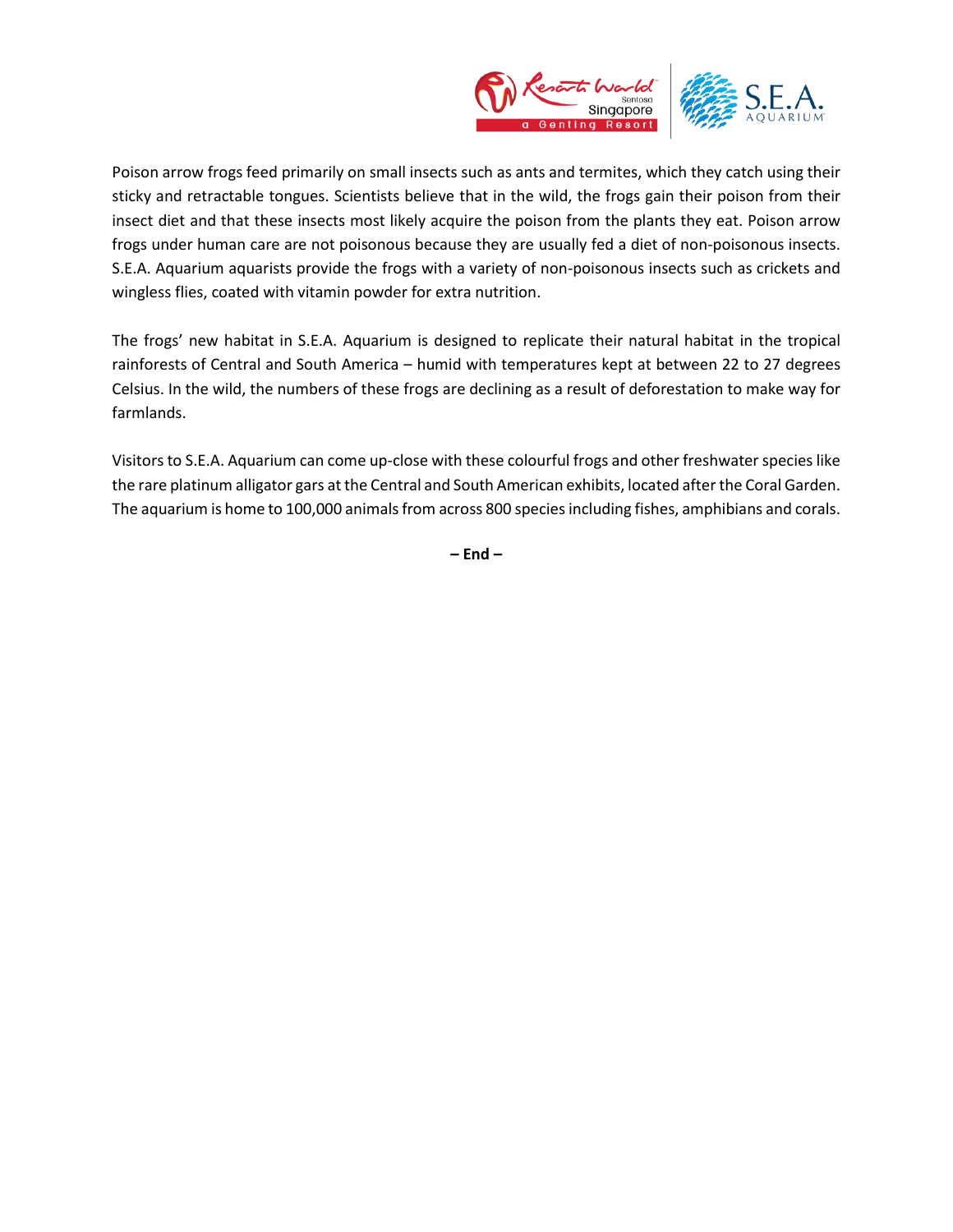

### **ABOUT S.E.A. AQUARIUM**

Opened in 2012, S.E.A. Aquarium at Resorts World Sentosa is one of the world's largest oceanarium home to more than 100,000 marine animals from across 800 species. Featuring 56 habitats, S.E.A. Aquarium exhibits close to 80 threatened species including the manta ray, Clarion angelfish and a variety of beautiful corals that mimic a pristine aquatic environment. Through interactive programs, up-close animal encounters and immersive learning journeys, S.E.A. Aquarium aims to inspire visitors to protect the world's oceans.

S.E.A. Aquarium collaborates with local and regional partners in marine conservation projects and is accredited by the Association of Zoos & Aquariums (AZA) and World Association of Zoos and Aquariums (WAZA).

#### **ABOUT RESORTS WORLD SENTOSA**

Resorts World Sentosa (RWS), Asia's premium lifestyle destination resort, is located on Singapore's resort island of Sentosa. Spanning 49 hectares, RWS is home to four world-class attractions including Universal Studios Singapore, S.E.A. Aquarium, Dolphin Island and Adventure Cove Waterpark. Other attractions include the Asian flagship of a world-renowned destination spa, a casino, six unique hotels and the Resorts World Convention Centre. With the most number of Michelin stars in one destination, RWS offers award-winning dining experiences at renowned celebrity chef restaurants, establishing itself as a key player in Singapore's vibrant and diverse dining scene. The integrated resort also offers world-class entertainment, from original resident productions to concerts and public shows such as the Crane Dance and the Lake of Dreams. RWS has been named "Best Integrated Resort" since 2011 for six consecutive years at the TTG Travel Awards which recognises the best of Asia-Pacific's travel industry.

RWS is wholly owned by Genting Singapore, a company of the Genting Group. For more information, please visit [www.rwsentosa.com.](http://www.rwsentosa.com/)

**ResortsWorldatSentosa @rwsentosa #SEAAquarium WWW.rwsentosablog.com** 

## **MEDIA CONTACTS**

# **Resorts World Sentosa**

Shaiful Rizal Tel: +65 6577 9761 / +65 9170 2542 E-mail: [shaiful.malek@RWSentosa.com](mailto:shaiful.malek@RWSentosa.com)

Audrey Lee Tel: +65 6577 9766 / +65 8198 0047 E-mail: [audrey.sylee@RWSentosa.com](mailto:audrey.sylee@RWSentosa.com) **Ogilvy Public Relations, Singapore** Desmond Cher Tel: +65 6213 7701 / +65 9712 0053 E-mail[: desmond.cher@ogilvy.com](mailto:desmond.cher@ogilvy.com)